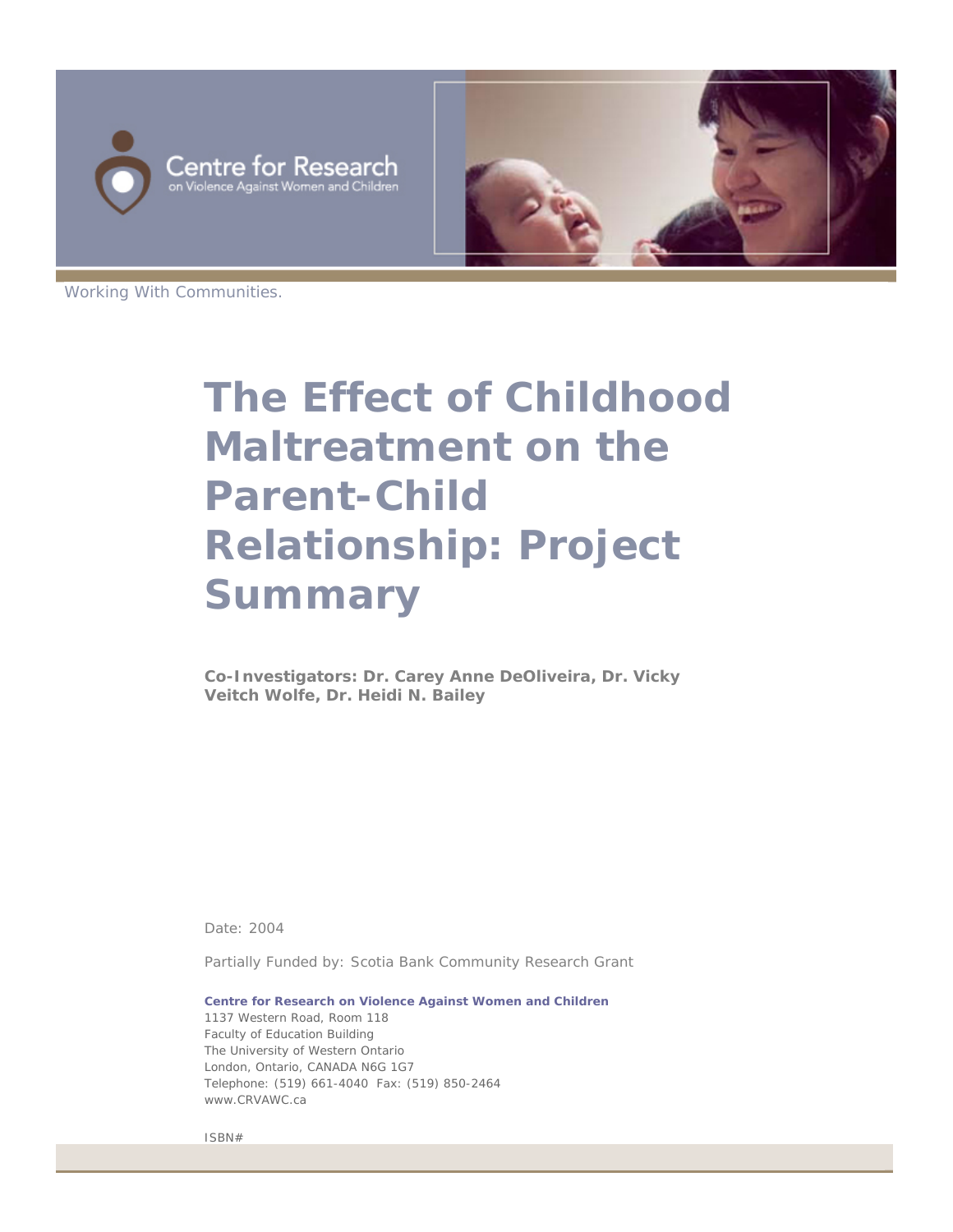## *Overview and Purposes of Study*

The purpose of this project was to examine the impact of a mother's history of childhood abuse, and current trauma-related symptomatology, on her responsiveness to her own child's developing emotions and on child emotional outcomes. A large body of research has documented the deleterious effects that childhood maltreatment and adult trauma can have on adult women (Neumann, Houskamp, Pollock, & Briere, 1996; Resnick, Kilpatrick, Dansky, Saunders, & Best, 1993). These effects include psychological symptoms such as posttraumatic stress disorder (PTSD), depression, and eating disorders, but also relationship dysfunction, health problems, and substance abuse. Given these serious outcomes, it is not surprising that researchers have begun to investigate the effects of trauma experiences and resulting sequelae on women's various life roles, including parenting. Preliminary evidence suggests that mothers with a history of childhood abuse feel less competent as parents, find parenting more stressful, and have less effective parenting styles (DiLillo and Damashek, 2003; Douglas, 2000; Harmer, Sanderson, & Mertin, 1999; Ruscio, 2001). One of the few studies looking directly at the impact of trauma on parenting behaviours indicated that maternal history of physical abuse was associated with increased hostile-intrusive behavior toward their infants and increased infant negative affect, whereas a history of sexual abuse was associated with decreased involvement and restricted maternal affect (Lyons-Ruth & Block, 1996).

A few studies have further explored the mediating role of trauma symptoms in the link between maternal trauma and parenting behaviours. Banyard, Williams, and Siegel (2003) found that depression mediated that link between trauma and parenting satisfaction and Narang, and Contreras (2000) found that dissociation significantly mediated the link between physical abuse history and child abuse potential. Unfortunately, both of these studies relied on parental reports of parenting behaviours and experiences, rather than direct observation.

Though there are several pathways by which maltreatment and trauma can affect parenting, the purpose of this study was to investigate the effects of trauma and PTSD on mother's *emotion availability* within the parenting context. We proposed that mothers with histories of maltreatment and trauma and who showed significant PTSD symptoms would be less attuned to the emotional nuances of their relationships with their children, and these deficits would affect their ability to foster emotional development and emotion regulation in their children. Numerous studies have identified that maltreated children have difficulties in many areas of emotional functioning. In fact, in the words of Pollack, Cicchetti, and Klorman (1998) "Emotion regulatory problems are among the best documented of the problems maltreated children display." In adult samples, a history of childhood trauma has been linked with significant emotion regulatory difficulties during adulthood years, including heightened levels of fear and anger, avoidance responses to affect-evoking and abuse-related stimuli, and difficulties recognizing and responding to the affective states of self and others (Briere, 1992; Fonagy et al., 1996; Zanarini et al., 1997).

Looking to the attachment literature, theory and research adds credence to the suggestion that mothers who are classified as being unresolved with respect to loss or trauma may have difficulties responding to the emotional needs of their young children, particularly during times of stress. Main and Hesse (1990) suggested that mothers who are unresolved with respect to past trauma might behave during interactions in ways that are frightened or frightening to their infants. Lyons-Ruth, Bronfman, & Atwood (1999) further argued that the traumatic and unintegrated nature of the mother's experiences diminishes her ability to monitor and respond appropriately to her young child's distress, particularly when the expression of distress is unequivocal. These authors suggest that many traumatized mothers have an aura of helpless passivity in the face of their child's attachment-related emotions such as fear, experienced by the child as profound unresponsiveness (Lyons-Ruth et al., 1999). Such mothers must have a pervasive inability to respond in times of fear and stress in the helpful, soothing manner necessary to serve the age-appropriate co-regulatory function for her infant, representing a disruption in the basic caregiving system (George & Solomon, 1999).

For this study, therefore, we proposed that trauma and PTSD symptoms would affect mothers' abilities to foster emotional development and emotion regulation in their children (ages 4 to 6) through three mechanisms: (a) reduced sensitivity to child emotional states, (b) reduced integration of emotional words and concepts into parent-child interactions, and (c) reduced emotional availability and increased negative affect in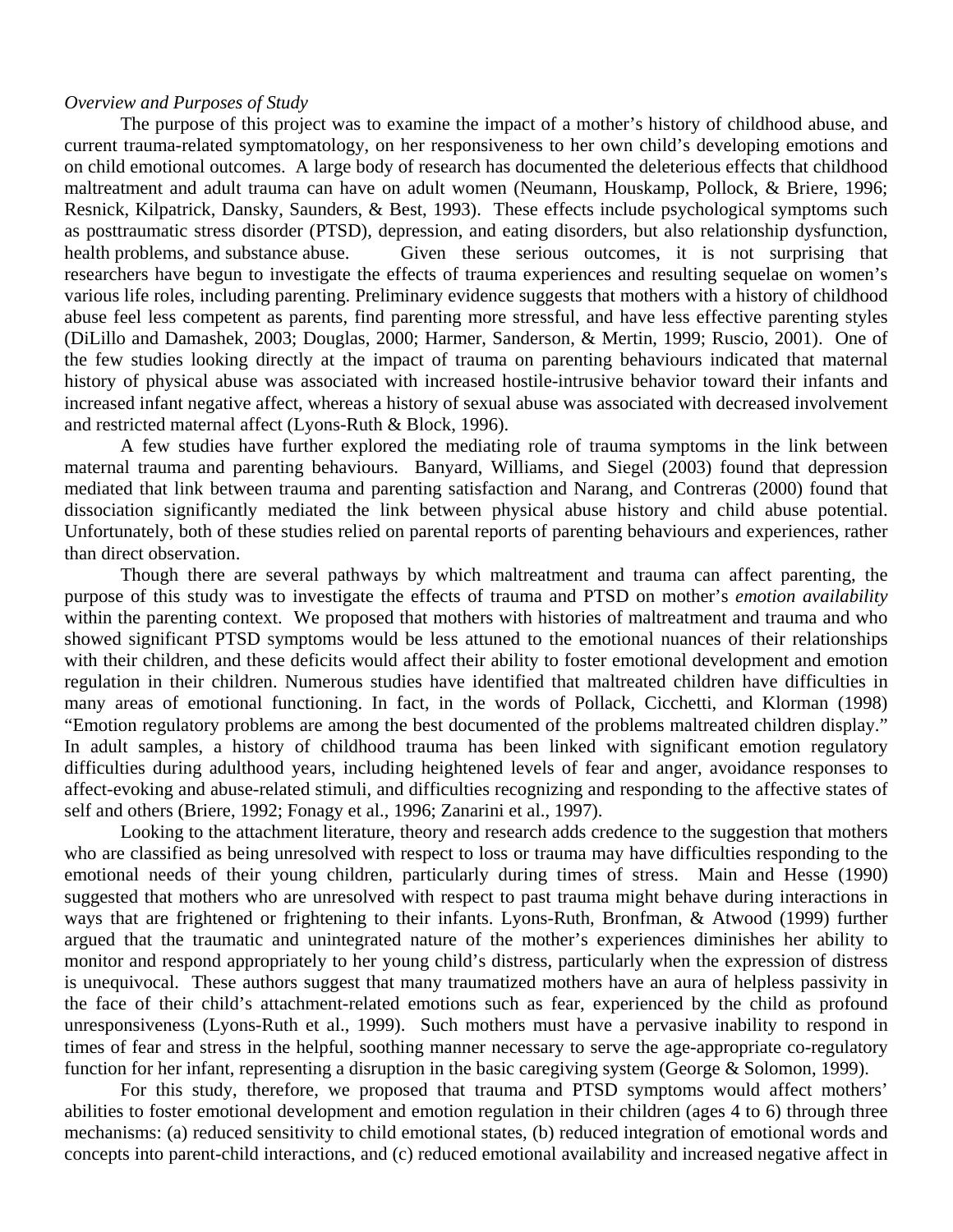parent-child interactions. We also hypothesized that the children of mothers with histories of childhood trauma and PTSD would have poorer understanding of emotions and will show greater difficulty regulating affect. We were also interested in delineating the differential impact of types and complexity of trauma in predicting emotional availability and child emotional outcomes.

We focussed on mothers with children ages 4 to 6 for two reasons. In the preschool years, the motherchild relationship is key to children's development of emotion representations and emotion regulatory strategies (Lewis & Michalson, 1983). Second, prior to this age, the assessment of children's cognitive understanding of emotions is less reliable.

#### **Experimental Plan and Design**

## **Participants:**

Ninety-three English-speaking mothers with children ages 4 to 6 were recruited who had at least one parenting risk factor (adolescent at time of child's birth, single parenthood, low income). This sampling procedure was used to reduce the probability that relationships among trauma, PTSD, parenting, and child outcomes would be confounded by a third variable, SES. Participants were recruited to assure broad representation of parenting styles. Five levels of recruitment were used: (a) advertisements in the community through newsletters, mail-outs, and newspaper ads, (b) recruitment through agencies designed to serve highrisk mothers (e.g. parenting groups and day care settings for families at risk for social, parenting, or child behavioural difficulties), (c) recruitment through clinical agencies servicing children or adults with mental health treatment needs, (d) recruitment through an ongoing study of parenting at the University of Western Ontario, and (e) recruitment through word of mouth from other research participants.

The mothers ranged in age from 19 to 46 years at the time of the data collection ( $M = 30.62$ ,  $SD =$ 6.41 ). Twenty-eight percent of the mothers were under 19 years of age when their child was born and 74% were single mothers. Fifty-seven percent of the mothers reported household incomes less than \$20,000 CDN/year and 87% reported household incomes less than \$30,000 CDN/ year. Children ranged in age from

Clinical feedback and a written report to referring clinicians and/or participants were offered when this appeared warranted and/or was requested by the parent. Parents and children with psychosis, mental deficiency, or pervasive developmental disorder were excluded from participating. Information relevant to inclusionary and exclusionary criteria was gathered at the time of initial phone contact and explored in greater detail during the initial interview with the mother

#### **Procedure:**

Mothers attended two sessions at the Child and Adolescent Centre. In the first session (approximately 2 hours) they met alone with an interviewer. After gathering general family information, the focus of this session was to gather information about the mother's traumatic life experiences, current mental health functioning, and other risk and protective factors. Maternal trauma history was assessed with the *Childhood Trauma Questionnaire(CTQ;* Bernstein & Fink, 1998) and the *History of Maltreatment and Trauma Interview(HTMI;* Wolfe, 2001). Mothers completed several questionnaires to assess their current mental health functioning, including, the *Trauma Symptom Inventory(TSI*; Briere, 1995), the *Inventory of Altered Self-Capacities (IASC;* Briere, 2000) and the *Centre for Epidemiological Studies Depression Scale (CES-D*; Radloff, 1977, 1991). Other questionnaires included the *Parenting Stress Index(PSI;* Abiden 1983) and the *Social Support Questionnaire (SSQ;* Sarason, Levine, Basham, & Sarason, 1983). During this visit mothers also completed the *IFEEL PictureTask* (Emde, Osofsky, & Butterfield, 1993). (described below).

Following the first session, the mother was invited to bring her child into the laboratory for the second research session. The focus of this 90 minute session was on the mother-child relationship and child emotional outcomes, and included several parent-child and experimenter-child tasks that were observed through a two-way mirror and videotaped for later coding. Tasks included the *Picture Book Task, Affect Task (Steele, Steele, & Fonagy, 1994)*, *Frustration Task*, *Peabody Picture Vocabulary Test(Dunn & Dunn, 1997)., Delay of Gratification Task*, and *Parent-Child Interaction Task* (all tasks and measures described below). Child emotion regulation was coded from the Frustration Task and Delay of Gratification Task and maternal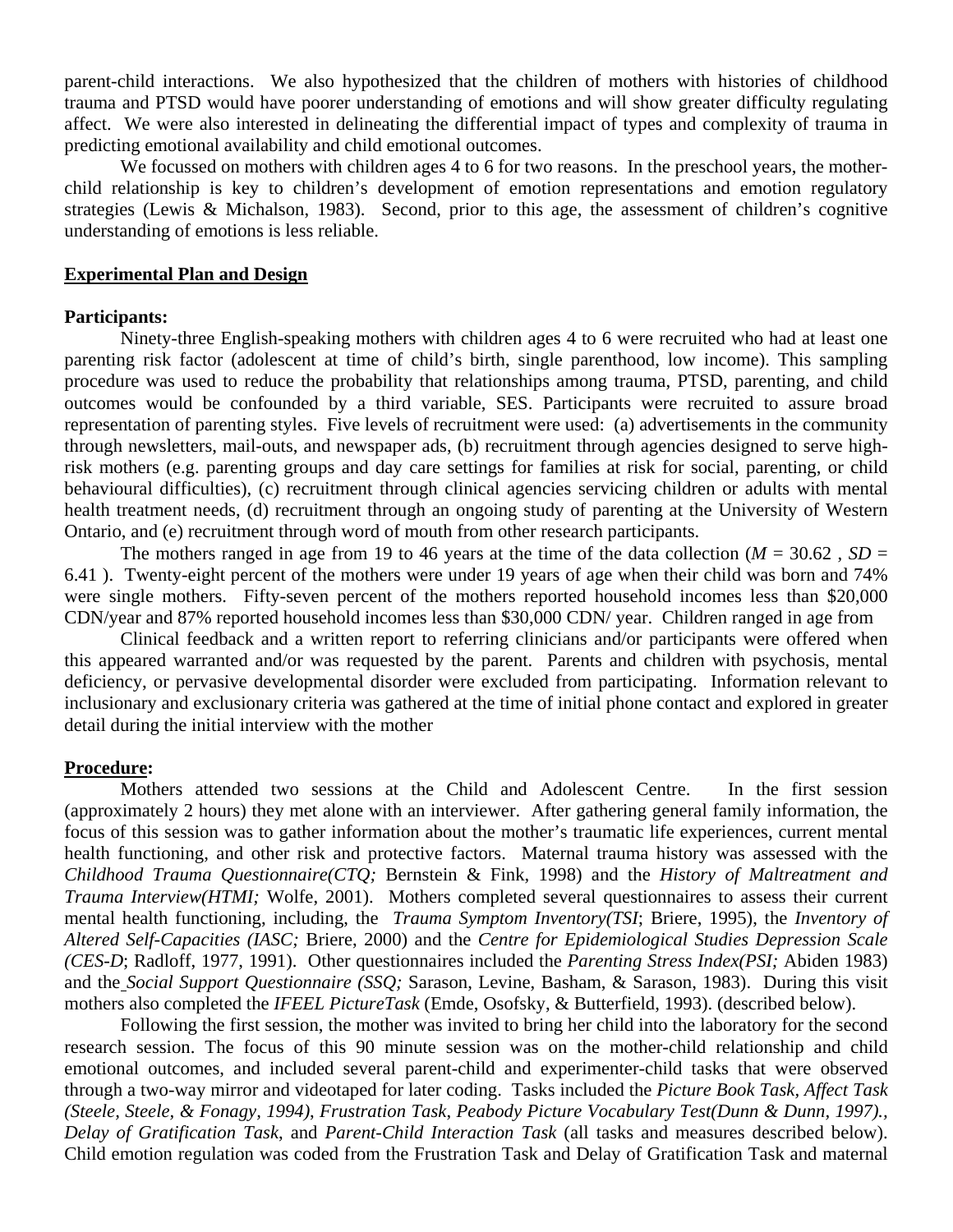emotional availability was coded from the Parent-Child Interaction Task. Maternal and child affective language were coded from the Picture Book Task and child emotional understanding was coded from the Affect Task. At the conclusion of this second session mothers also completed the Modified Stroop Procedure with one of the examiners.

# **Tasks and Measures:**

## **Maternal Trauma Measures:**

- *Childhood Trauma Questionnaire (CTQ;* Bernstein & Fink, 1998). The CTQ has 28 items relevant to emotional, physical, and sexual abuse, and emotional and physical neglect, and includes a validity scale to detect trauma minimization. Adequate convergent and discriminant validity and test-retest reliability has been reported (Bernstein & Fink, 1988; Fink, Bernstein, Handelsman, Foote, & Lovejoy, 1995).
- *History of Trauma and Maltreatment Interview (HTMI; Wolfe, 2001)* The purpose of this interview was to assesses severity and course of maltreatment (sexual, physical, emotional abuse), neglect (physical and emotional neglect and lack of supervision), exposure to family violence, other childhood traumas, and adult traumas and stressors. This relatively new assessment of trauma was included in the present study as an adjunctive assessment to the CTQ.
- *Modified Stroop Procedure (MSP)* Some individuals who experienced significant trauma may deny their experiences and trauma symptoms due to conscious or unconscious defenses against emotionally laden reexperiencing symptoms (Carlson, Armstrong, & Loewenstein, 1997; Melchert & Parker, 1997). Therefore, because psychological defenses play a role in reports of trauma and symptoms, we decided to include a Modified Stroop Procedure (MSP) to detect emotional reactivity to trauma-related words (Cassiday, McNally, & Zeitlin, 1992; Foa, Feske, Murdock, Kozak, & McCarthy, 1991). The MSP is a colour-naming, computerized task that assesses emotional reactivity to positive, neutral, and traumarelated words. Trauma-related interference is assessed through relative latency in response to traumarelated words. Strong MSP responses and minimal reports of trauma suggests trauma under reporting, which highlights cases for potential exclusion from particular analyses. Otherwise, the MSP provided an additional measure of trauma symptom severity. The MSP took approximately 10 minutes for mothers to complete

# **Trauma-Related Symptomatology:**

- *Trauma Symptom Inventory (TSI*; Briere,1995). This 100-item test yields three validity and ten clinical scales that reflect both acute stress symptoms and PTSD. Adequate internal consistency and criterion and construct validity have been reported (Briere, 1995). The validity scales will be used to identify cases of over- or under-reporting of trauma symptoms (with deletion of invalid cases from the data set, as appropriate).
- *The Inventory of Altered Self-Capacities (IASC;* Briere, 2000). This 63-item questionnaire assesses constructs linked with chronic interpersonal childhood trauma (difficulties in relatedness, self-identity, and affect-regulation). Briere (2000) reported satisfactory reliability and construct, convergent, and discriminant validity.

# **Other Maternal-Report Variables:**

- *Parenting Stress Index (PSI; Abidin, 1983).* The Parenting Stress Index assesses the degree of stress experienced by a parent in the context of the parent childhood relationship. This 120-item measure yields three dependent scores: Parent Stress, Child Stress, and Life Stress. Internal consistency reliability coefficients for domain and total scores range from .85 to .95 (Abidin, 1983). Several studies have demonstrated discriminant validity (Abidin, 1990).
- *Social Support Questionnaire (SSQ;*Sarason, Levine, Basham, & Sarason, 1983). For each of 27 questions, respondents list up to nine social supports. A sample item is, "Whom can you really count on to listen to you when you need to talk?" Respondents then rate satisfaction with the support received from each person listed. Mothers will answer the questionnaire concerning their current situation, and again retrospectively regarding their childhood. The dependent variables Network Size and Satisfaction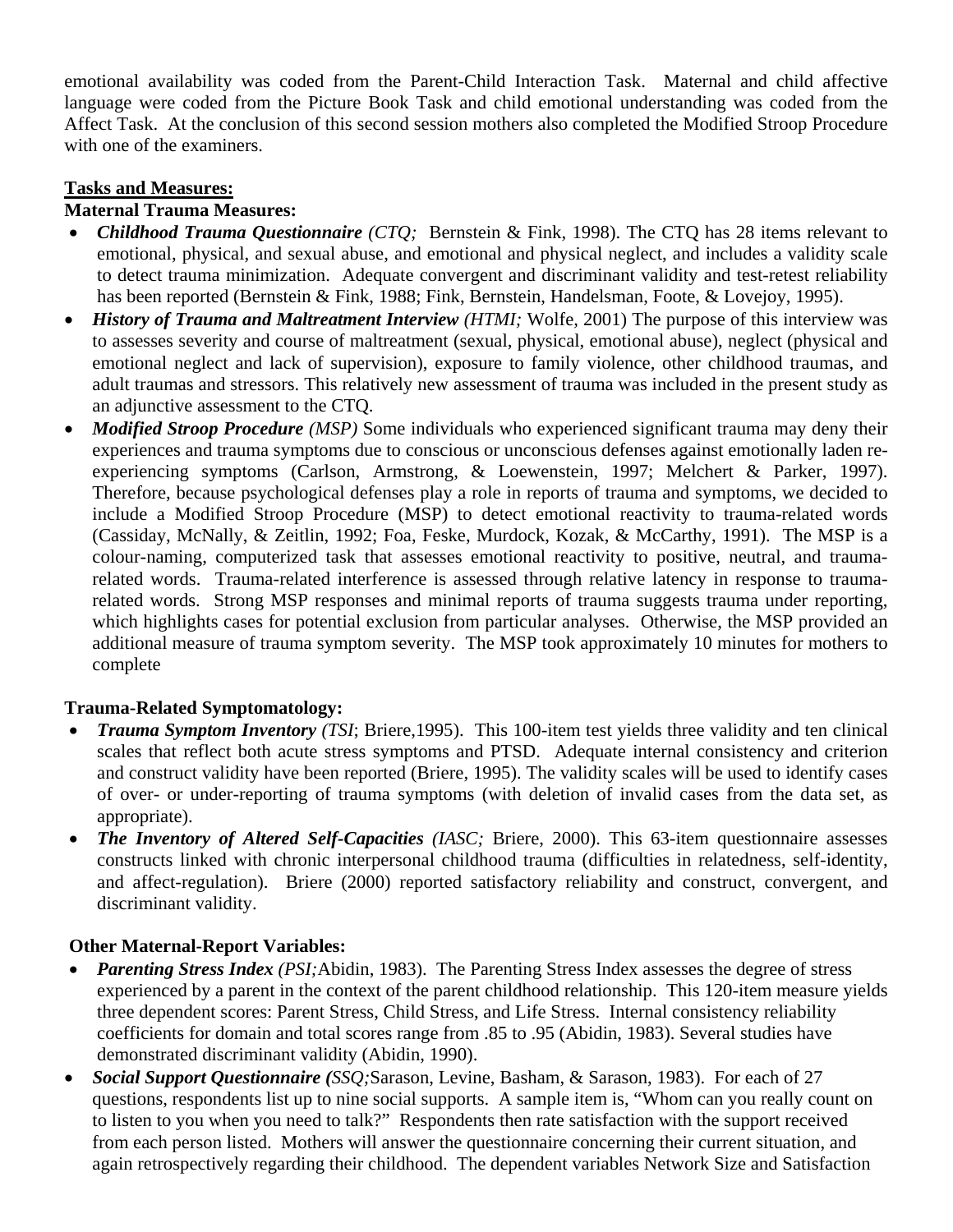each show high internally consistency (alphas = .97 and .94, respectively) and interrater stability (6 weeks;  $r = .90$  and  $.85$ , respectively).

# **Maternal Emotional Awareness/Socialization:**

- *IFEEL Picture Task* (Emde, Osofsky, & Butterfield, 1993). Mothers in this study completed the IFEEL Picture Task during the first visit. In this task mothers were asked label the emotions represented on 30 pictures of infants, each depicting emotion-related facial expressions. Responses were placed into one of 12 different emotion categories (and an Other category) using an emotion lexicon provided by the authors. Adequate test-retest reliability (Appelbaum, Butterfield, & Culp, 1993) and good discriminant validity (Emde et al., 1993) have been reported for this measure.
- *Picture Book Task*. At the beginning of the second visit, mothers and their children were given a copy of a "picture book" containing eight pictures from the IFEEL task. They were left alone in the room for three minutes with the general instructions that they may look at the book "like they would look at a book at home." This procedure has been used by Zahn-Waxler, Ridgeway, Denham, Usher and Cole (1993) and others. The Scale of Maternal Affective Language (SMAL) and the Scale of Child Affective Language (SCAL) (Knopp, DeOliveira & Bailey, 2004) were constructed for the purpose of the present study. Both the SMAL and SCAL are Guttman-type five-point scales, anchored in concrete behavioural descriptions, ranging from 1- avoidance of emotion language to 5 – highest level of emotion socialization (mother) or elaborate and active participation in emotion task (child). Twelve videotapes were randomly selected coded by two independent raters for interrater reliability. Pearson correlation coefficients of .83 for the SMAL scale and .90 for the SCAL scale indicated sufficient levels of interrater reliability.

## **Child Emotional Development and Affect Regulation.**

- *Affect Task* (Steele, Steele & Fonagy, 1994). Following the Picture Book Task, the experimenter returned to the room and the mother left. The child and the experimenter than engaged in the Affect Task. This test involves pictorial and story vignettes of a child engaged in social interactions with friends or family members. Children identify the child characters' emotions and explain the reasons for those emotions. Dependent variables include the Range of Emotions, Accuracy of Emotion to Context, and Resolution of Difficult Emotions. Steele, Steele, Croft, and Fonagy (1999) demonstrated construct validity for this measure.
- *Frustration Task***.** Following the Affect Task, the examiner asked the child to complete a puzzle that was too difficult for his or her age (the WISC-III "soccer ball" puzzle), with the promise of prize based upon performance. During this two-minute task, the examiner sat close by but did not offer her assistance. At the end of the two minutes, the children were gently informed that the puzzle was too difficult for children their age and they were praised for their "hard work". The children were then able to choose a small prize from a toy chest as a reward. Essentially, the emotion regulatory goal of this task was *persistence* in the face of frustration. The Frustration Task and the Delay of Gratification Task were both coded using the *Preschool Emotion Regulation Coding Scheme (PERCS;* DeOliveira, Geadah, & Wolfe, 2004) that was constructed for the current study. The details of this coding system are outlined below.
- *Peabody Picture Vocabulary Task (PPVT;* Dunn & Dunn, 1997). Following the Frustration Task, the children completed a 20-minute receptive vocabulary task with the examiner, the Peabody Picture Vocabulary Task (PPVT; Dunn & Dunn, 1997) as part of the laboratory assessment. In this task, children are asked to point to one of four pictures that best represent a particular vocabulary word read by the examiner. This assessment is often used as a quick and valid assessment of receptive vocabulary and estimate for general verbal intelligence and has been shown to have sound psychometric properties (Dunn & Dunn, 1997). In the current study, this measure was included to covary out individual differences in emotion language or regulation due to the child's verbal/cognitive ability.
- *Delay of Gratification Task.* The Delay of Gratification Task followed the PPVT. For this task, the examiner demonstrated to the child how to use two very interesting toys, a remote-controlled robot and an electric guitar. After the demonstration, the examiner told the child that the toys belonged to another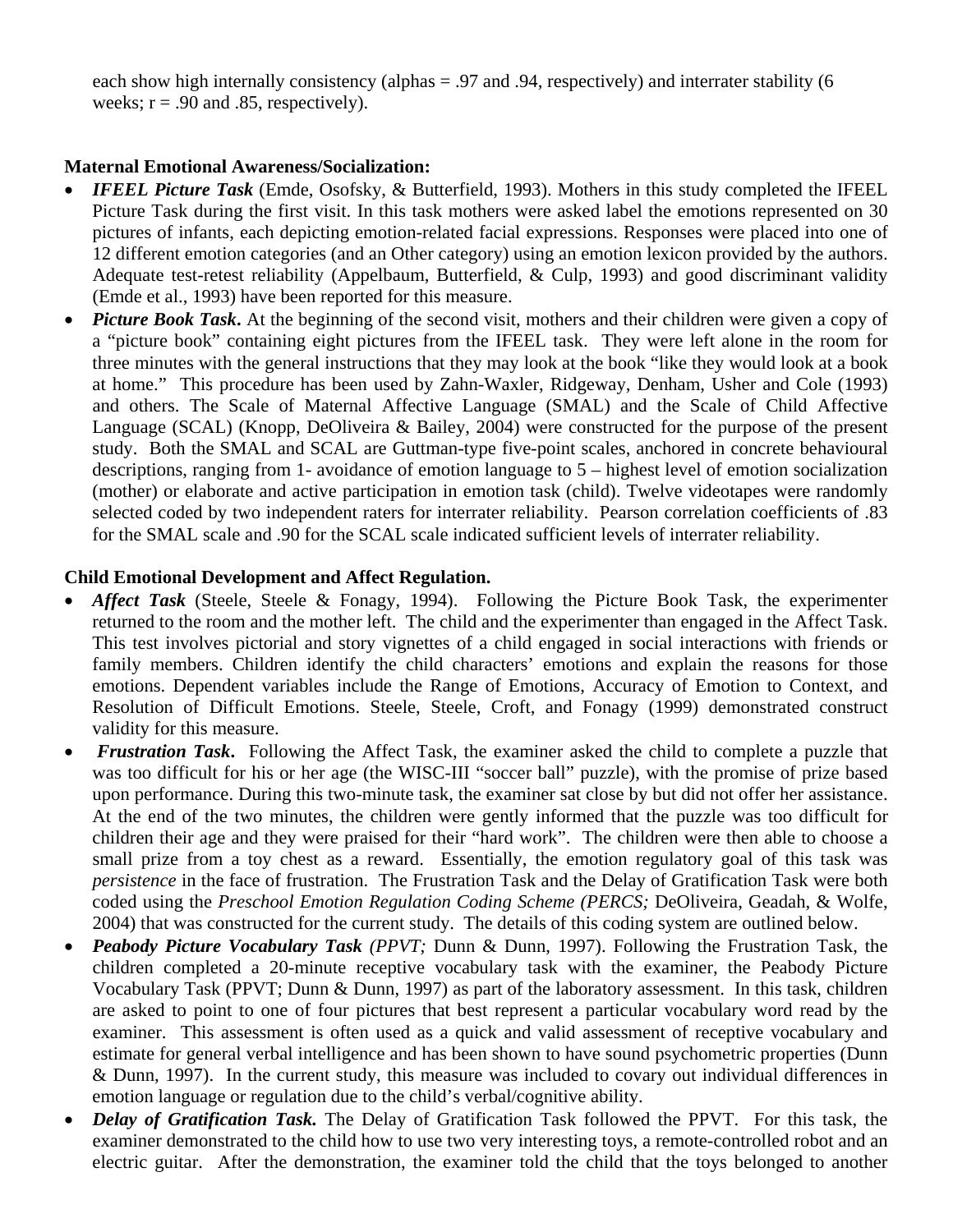child in the building and stated that she was going to leave the room and ask for permission to play with the toys. The examiner instructed the participating child to stay in the room and to not touch the toys until she returned. The child was then left alone in the room for three minutes with the attractive but unattainable toys, while the examiner and the parent observed through the one-way mirror. After three minutes the examiner returned and gave the child permission to play with the toys. This task was also coded using the PERCS.

• *Preschool Emotion Regulation Coding Scheme* (*PERCS*; DeOliveira, Geadah, & Wolfe, 2004). Specific behaviours were coded in five-second intervals over the Frustration and Delay of Gratification Tasks. The behaviour categories were not mutually exclusive (i.e. more than one behaviour could occur in each episode), but were designed to be exhaustive. Descriptions of the behavioural codes used in coding the Frustration Task included: Asking for Help, Passive Waiting, Behavioral Distraction, Cognitive Distraction, Looking at the Examiner and uttering Neutral Statements, Negative Statements or Other (off task) Statements, and Working on the Puzzle. Eight specific child emotion regulatory behaviours were coded in the Delay of Gratification Task, again with a focus on behavioural, cognitive, and emotional strategies. The specific codes relevant to this task were: Focussing on Situational Demands, Passive Waiting, Behavioural Distraction, Cognitive Distraction, Focussing on the Toy, Touching the Toy, Complete Avoidance and Emotion/Tension Regulation. A total of 20% of the videotapes were randomly selected and coded for inter-rater reliability, where a Kappa of at least .50 was the minimum. For the Frustration Task, Fair reliability (kappa=.52) was demonstrated for Working on the Puzzle (WP), while good agreement was shown for Asking for Help (AH; kappa= .64), Looking at the Examiner (LA; kappa= .68) and Neutral Statement (NS; kappa = .62), and Negative Statement (NE; kappa= .71). The remaining codes – Behavioural Distraction (BD), Complete Avoidance (CA), Other Statements (OT), and Passive Waiting (PW) – were observed so infrequently during the Frustration Task that interrater reliability calculations were not possible. Thus, these codes were removed from further analyses. Good interrater reliability was also achieved for the Delay of Gratification Task. Based on the Kappa statistic, fair reliability (kappa =.55) was demonstrated for Passive Waiting (PW), while good agreement was shown for Behavioral Distraction (BD; kappa= .69), Cognitive Distraction (CD; kappa= .74), Emotion/Tension regulation (ET; kappa= .66), and Focusing on the Toy(FT; kappa= .73). Excellent inter-rater reliability was exhibited for Complete Avoidance (CA; kappa= 1.0), Situational Demands (SD; kappa = .83), and Touching or Playing with the Toy (TP; kappa = .93). As CA and ET occurred very infrequently, and the reliability scores were based only very few observations, this codes were removed from further analyses

## **Maternal Emotional Availability**

- *Parent-Child Interaction Task.* Shortly after the Delay of Gratification Task, the mother returned to the observation room to participate in the Parent Child Interaction Task. She was instructed to play with her child for a brief period (5 minutes) and, upon hearing a knock on the window of the observation room, to ask her child to help her clean up the toys. These instructions were similar to those used in the validation of the Emotional Availability Scales (Biringen et al., 2000). Subsequent to the "clean-up" period, the examiner returned to the observation room with a snack for the mother and child, and they were observed for an additional 3 minutes during this "snack time".
- *Emotional Availability Scales* **(**Biringen et al., 2000**)**. The Emotional Availability Scales 3rd Edition (Biringen et al. 2000) is an observational coding system designed to assess emotional availability and appropriateness of emotional behaviors in parent-child dyads. Specifically, The EA scales assess parental emotional availability through four dependent variables: (a) sensitivity (i.e., responsiveness to the child's emotional cues); (b) structuring (i.e., scaffolding according to the abilities and interests of the child); (c) non-intrusiveness (i.e., being an available parent without intruding on the child's autonomy); and (d) nonhostility (i.e., speaking and acting towards the child in ways that are not abrasive, impatient, or antagonistic). Rating scales are continuous (using the Likert method) but the scale points are all anchored in concrete descriptions of behaviors. In the current study, 20 dyads were randomly selected and coded for inter-rater reliability by two independent observers. The reliability correlations of the EA Scales were: *r*  $= .73$ ,  $p<.01$  for sensitivity,  $r = .60$ ,  $p<.01$  for structuring,  $r = .81$ ,  $p<.01$  for non-intrusiveness, and  $r = .71$ ,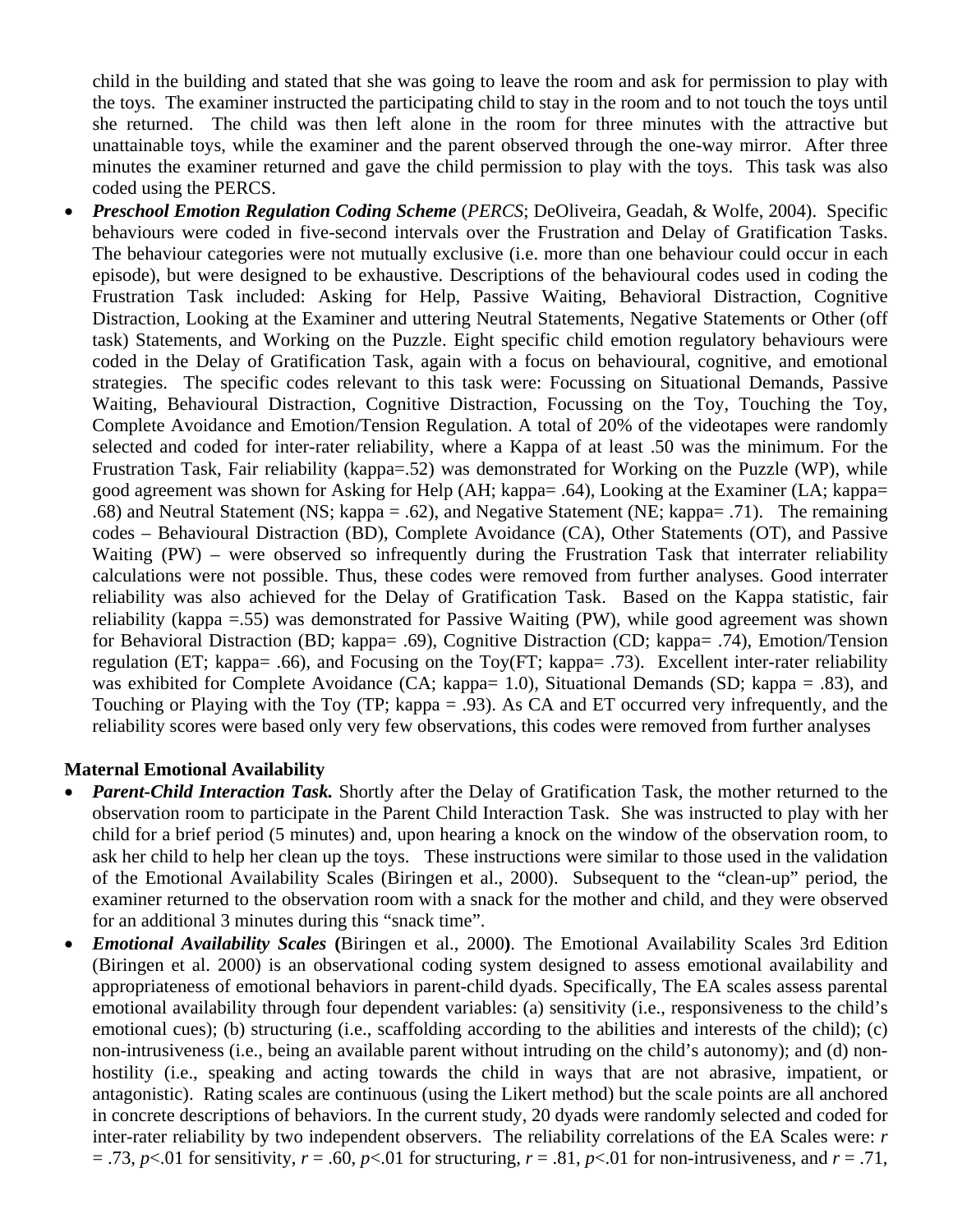$p$ <.01 for non-hostility. On closer examination of the structuring scale, it became evident that a generally restricted range of scale points contributed to the lower than anticipated interrater reliability. This variable was excluded from further analyses and the variables of sensitivity, non-intrusiveness, and nonhostility were retained.

## **Preliminary Results**

**Note:** At the time of this summary we have analyzed the associations between maternal trauma and trauma symptomatology and emotional awareness and availability and child emotion regulation. Other tasks and measures (e.g. Picture Book Task, Affect Task, Modified Stroop Procedure) are currently in the process of being coded and analyzed. The preliminary findings are presented below.

## *Trauma and Emotional Awareness and Availability*

Correlational analyses revealed that mothers with a history of emotional abuse and physical neglect and recent life stress were more *hostile* in interactions with their children during the Parent-Child Interaction Task. When entered into a hierarchical multiple regression, together these variables accounted for 11% of the variance in hostility after controlling for demographic variables, *R*=3.27, *p*<.05.

With respect to the IFEEL Picture Task, mothers with a history of emotional abuse, physical abuse, and life stress were also more likely to attribute *Caution* to the IFEEL pictures. These variables together accounted for 18% of the variance in Caution, *R*=.42, *p*<.001. The Caution category included emotion labels such as careful, doubting, hesitant, inhibited, shy, tentative, unsure, vulnerable and watchful.

We were also interested in the question of whether mothers with multiple forms of childhood trauma (in moderate-severe range on  $>2$  scales on the CTQ) were more likely to have difficulties with emotional availability than mothers with more "simple" trauma (in moderate-severe range on 1-2 scales on the CTQ) and mothers with no trauma. To address this question, emotional availability scales (sensitivity, structuring, intrusiveness, and hostility) were entered into a multivariate analysis of variance as dependent variables with complexity of trauma as the between groups variable. After covarying out demographic variables, the multivariate effect was significant according to Pillais statistic, *p*<.05. There were significant univariate effects for non-intrusiveness and non-hostility (*p*s of <.05 and <.01, respectively). Posthoc comparisons revealed that mothers with a history of complex trauma were more intrusive and more hostile than mothers with a history of simple trauma. Interestingly, despite the fact that mothers with a history of sexual abuse were not coded as being any less emotionally available, these mothers tended to report lower levels of perceived parenting competence on the PSI.

#### *Trauma symptoms and Emotional Awareness/availability*

We found a different pattern in investigating the links between trauma symptoms (on the TSI) and emotional awareness and availability. Mothers who reported more symptoms on the TSI attributed more *Distress* to the IFEEL pictures. The *Distress* category included emotions such as: pain, pleading, screaming, struggling, upset, whimpering, anguish and hysterical. The majority of the variance in the association between trauma symptoms and the Distress category was accounted for maternal *Depression* on the TSI (accounting for 14% of the variance after controlling for demographic variables, *R*=.38, *p*<.001).

 There was no significant linear relationship between depression and maternal behaviour. However, earlier work by Lyons-Ruth (Lyons-Ruth et. al., 1986) provided some evidence suggesting a non-linear relationship between maternal reports of depression and parenting. Based on this research, maternal depression data in the current study was split into three categories: low (lowest third), moderate (middle third) and high (highest third). Through a one-way analysis of variance we found that mothers in the high depression group were significantly less sensitive and less structuring during the Parent-Child Interaction Task than mothers in the moderate range (post hoc *ps* <.01). Interestingly, mothers who reported low levels of depression were also less sensitive than mothers in the moderate range, paralleling past findings.

#### *Emotional Availability and Child Emotion Regulation*

After controlling for demographic variables and child PPVT scores, maternal non-intrusiveness during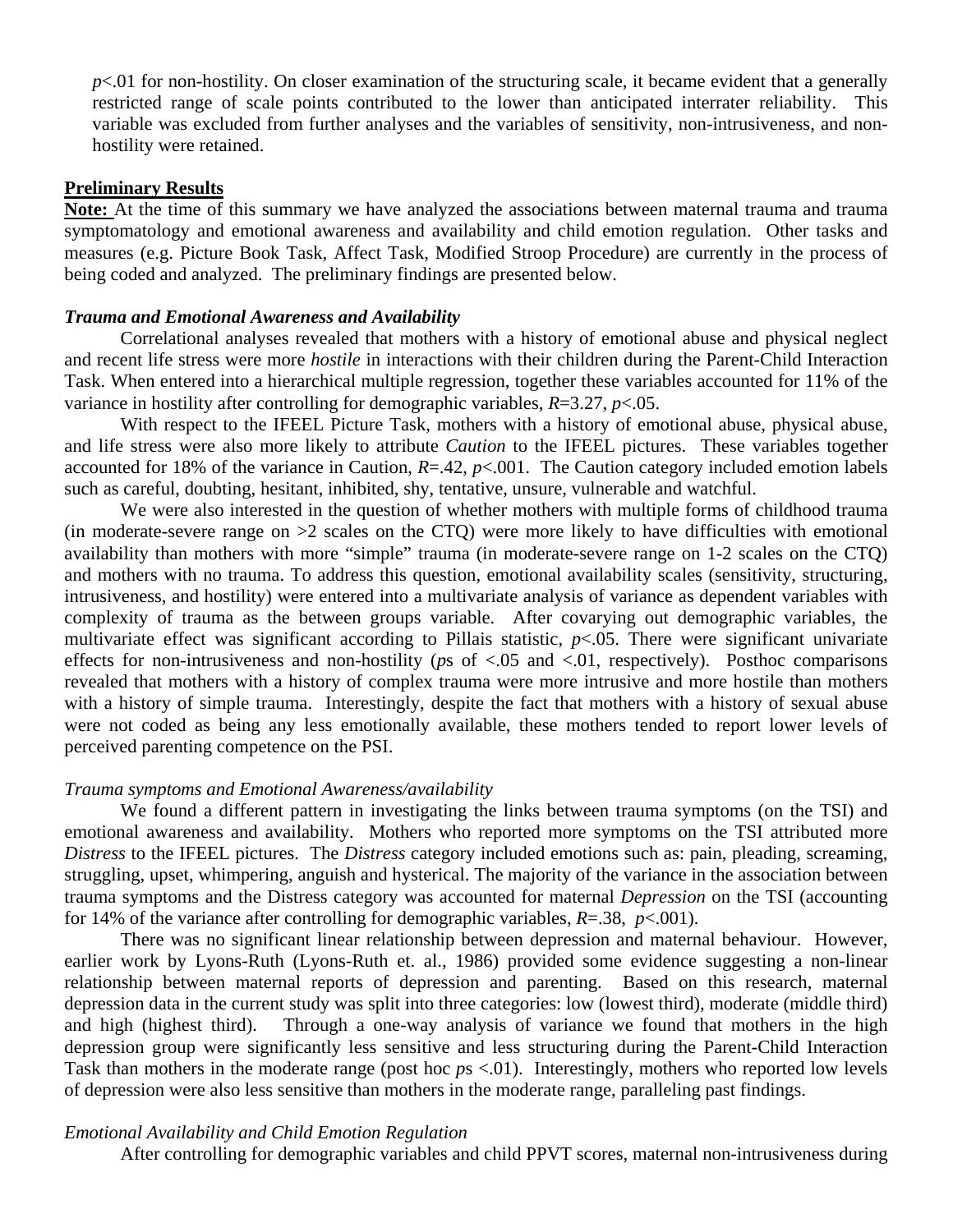the Parent-Child Interaction Task predicted child emotion regulatory behaviours during the Frustration Task. Specifically, maternal non-intrusiveness predicted children's Asking for Help (AH) and making Neutral Statements (NS),  $F(1,77)=7.15$ ,  $p<.01$  and  $F(1,77)=5.45$ ,  $p<.05$ , respectively. That is, children who frequently asked for help or made neutral statements during the Frustration task had mothers who were rated as being more intrusive during parent-child interactions. Accordingly, maternal non-intrusiveness also predicted the amount of time that children spent Working on the Puzzle (WP), *F*(1,77)=6.0, *p*<.05. In short, children of less intrusive mothers spent more time working on the puzzle and less time asking for help or making other neutral comments about the task.

 None of the maternal emotional availability variables were significant predictors of child emotion regulatory behaviours during the Delay of Gratification Task. Several emotion regulatory behaviours were predicted by the demographic variables, however. Child age and status as a single mother significantly predicted the use of the cognitive distraction strategy, together accounting for 30% of the variance in CD,  $F(2, 77) = 16.72$ ,  $p \le 0.001$ . These variables also significantly predicted child Passive Waiting during the task,  $F(2, 77) = 5.03$ ,  $p<0.01$ . In sum, younger children and children of single mothers were less likely to use the cognitive distraction strategy and more likely to wait passively during the delay period. Focussing on the toy (FP) was significantly predicted by maternal age,  $F(1,77) = 5.70$ ,  $p<0.05$ . Younger mothers had children who were more likely to focus on the toy during the delay period.

#### *Trauma and Child Emotional Regulation.*

Stepwise hierarchical regression analyses were performed to determine if any maternal child abuse experiences were significant predictors of child emotion regulatory behaviours. Demographic variables were entered first in the analyses, followed by the different types of abuse. Results indicated that, after controlling for demographic variables, emotional abuse experiences significantly predicted child looking at the examiner during the Frustration Task, *R*=.37, *p*<01. Similarly, child physical abuse predicted making other statements, and not working on the puzzle  $(R=.26, p<.05$  and  $R=.25, p<.05)$ . In sum, both emotional abuse experiences and physical abuse experiences were associated with less adaptive emotion regulatory behaviours during the Frustration Task. There were no associations between child abuse experiences and emotion regulatory behaviours during the Delay of Gratification Task. Maternal trauma symptoms were not related to emotion regulatory behaviours in either task.

#### **Summary and Clinical Implications**

The preliminary results suggest that mothers who grew up in an abusive environment, particularly when they were subject to emotional abuse and neglect, were vulnerable to having difficulties socializing emotion in their own children. Mothers who were raised in an emotionally impoverished environment may lack the skills to socialize their own children's emotions as they lacked these essential caregiving experiences themselves. These mothers may be more vulnerable to becoming dysregulated when faced with experiences of stress or trauma. In the current study mothers with a history of physical and emotion abuse appeared to react to ambiguous emotions by projecting their own vulnerabilities, as evidenced their attribution of caution to the IFEEL pictures stimuli. Abused mothers responded to their own children with greater hostility. Interventions with these mothers may focus on direct parental guidance around increasing emotional awareness and sensitivity.

Mothers who reported significant symptoms of distress, particularly depression, saw more distress in the IFEEL pictures. Again, one might assume that the IFEEL pictures were serving as a projective stimulus. Mothers who reported high levels of depression also behaved less sensitively in interactions with their own children. These mothers may have more difficulty tolerating negative affect in their children and experience the displays more intensely, interfering with their capacity for sensitivity. Such mothers may benefit from an intervention aimed at helping to distinguish between their own states and experiences and those of their children and developing empathy toward their children's individual experiences.

Interestingly, while abuse experiences were associated with child emotion regulatory behaviours in the Frustration Task, trauma symptoms were not. Maternal trauma symptoms may have an impact on child emotion regulation in a way that was not picked up by our paradigms. Difficulties in emotion regulation in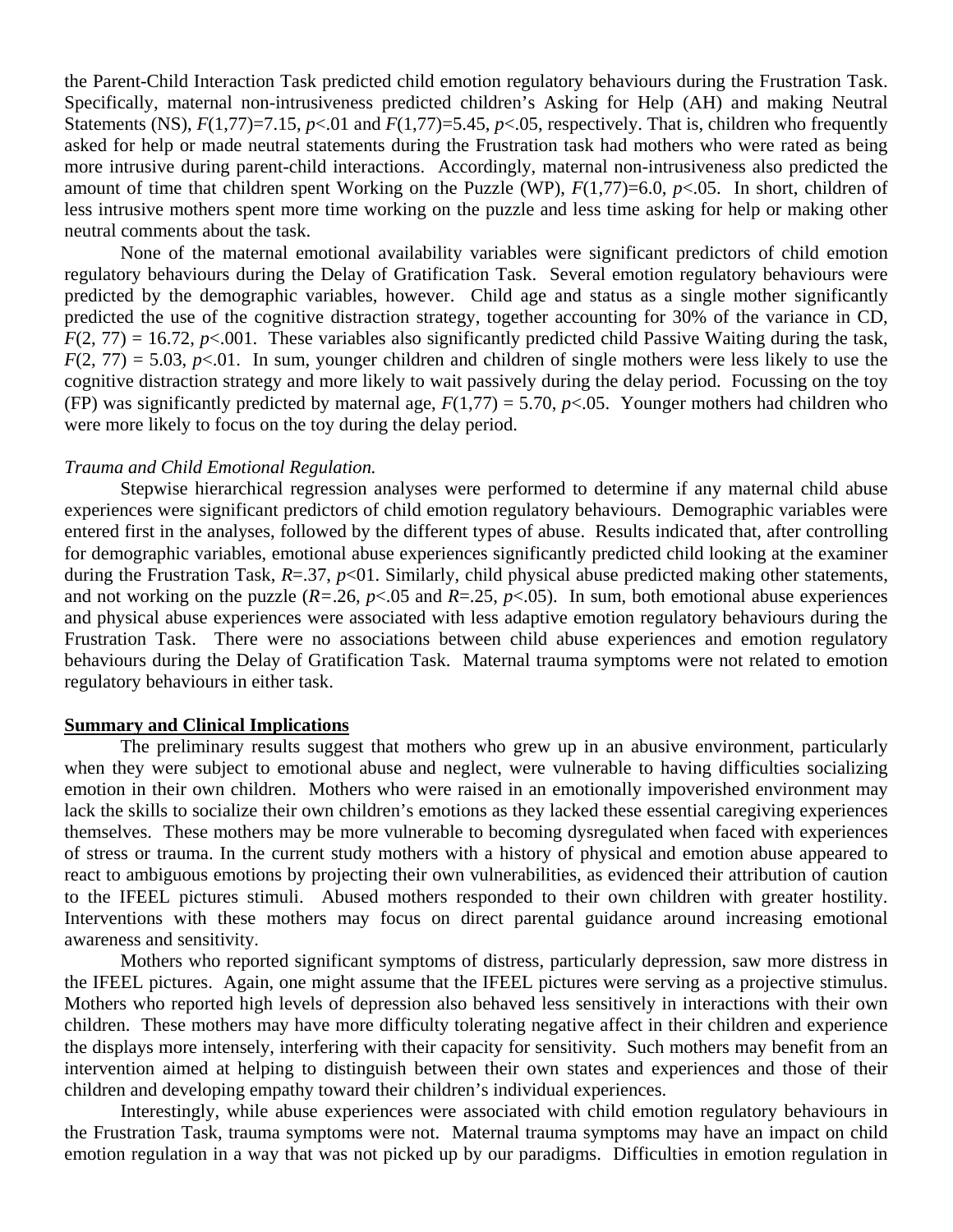naturalistic relationship contexts, such as peer or family relationships, may be important to consider in future research. In the current study we are in the process of coding maternal and child affective language in the Picture Book Task and children's emotional representations in the Affect Task. When coded, these variables may provide us with additional insight into the impact of maternal abuse history and related symptomatology on child emotional development.

What is apparent in these preliminarily results is that mothers with severe and complex trauma histories, coupled with high symptoms of distress, will be at very high risk for having difficulties responding to their children's emotions, both at an automatic/unconscious level and at a behavioural level. These vulnerable mother-infant dyads would be important targets for early identification and intervention efforts aimed at enhancing the quality of the mother-child relationship.

## References

Abidin (1983). *Parenting Stress Index.* Charlottesville, VA: Pediatric Psychology Press

- Abidin (1990). *Parenting Stress Index Manual (3rd ed.).* Charlottesville, VA: Pediatric Psychology Press. Applebaum, M., Butterfield, P., & Culp, R. (1993). Operating characteristics and psychometric properties of the IFEEL Pictures. (pp. 97-130). In R. Emde & J. Osofsky (Eds). *The IFEEL Pictures: A new instrument for interpreting emotions*. Madison, CT: International Universities Press.
- Banyard, V. L., Williams, L. M., & Siegel, J. A. (2003). The impact of complex trauma and depression on parenting: An exploration of mediating risk and protective factors. *Child Maltreatment, 8*(4), 334- 349.
- Bernstein, D. P., & Fink, L. (1998). *Childhood trauma questionnaire: A retrospective self-report*. San Antonio: The psychological corporation.
- Biringen, Z, Robinson, J., & Emde, R. N. (1998). *The Emotional Availability Scales (3rd Ed).* Unpublished manual, Colorado State University.
- Briere, J. (1992). *Child abuse trauma: Theory and treatment of the lasting effects*. Thousand Oaks, CA: Sage.
- Briere, J. (1995). *Trauma Symptom Inventory (TSI*). Odessa, FL: Psychological Assessment Resources.
- Briere, J. (2000). *Inventory of altered self-capacities (IASC) professional manual.* Odessa, FL: Psychological Assessment Resources.
- Carlson, Armstrong, & Loewenstein (1997). Reported amnesia for childhood abuse and other traumatic events in psychiatric inpatients (pp. 395-401). In J. D. Read and D. S. Lindsey (Eds). *Recollections of trauma: Scientific evidence and clinical practice.* New York, NY.
- Cassiday, McNally, & Zeitlin (1992). Cognitive processing of trauma cues in rape victims with post traumatic stress disorder. *Cognitive Therapy and Research, 16*(3), 283-295.
- DeOliveira, C.A., Geadah, V., & Wolfe, V. V. (2004). *Preschool Emotion Regulation Coding Scheme (PERCS).* Unpublished coding manual.
- DiLillo, D., & Damashek, A. (2003). Parenting characteristics of women reporting a history of childhood sexual abuse. *Child Maltreatment, 8*(4), 319-333.
- Douglas, A. R. (2000). Reported anxieties concerning intimate parenting in women sexually abused as children. *Child Abuse and Neglect, 24*(3), 425-434.
- Dunn, L. M., & Dunn, L. M. (1997). *Peabody Picture Vocabulary Test Third Edition.* Minnesota: American Guidance Service.
- Emde, R. N., Osofsky, J. D., & Butterfield, P. M. (1993). *The IFEEL Pictures: A new instrument for interpreting emotions.* Connecticut: International Universities Press.
- Foa, Feske, Murdock, Kozak, & McCarthy (1991). Processing of threat-related information in rape victims. *Journal of Abnormal Psychology, 100*(2), 156-162.
- Fonagy, P., Leith, T., Steele, M., Steele, H., Kennedy, R., Mattoon, G., Target, M., Gerber, A. (1996). The relation of attachment status, psychiatric classification, and response to psychotherapy*. Journal of Consulting and Clinical Psychology, 64*(1), 22-31.
- George, C., & Solomon, J. (1999). Attachment and caregiving: The caregiving behavioral system. In J. Cassidy & P. R. Shaver (Eds.), *Handbook of attachment: theory, research, and clinical applications*